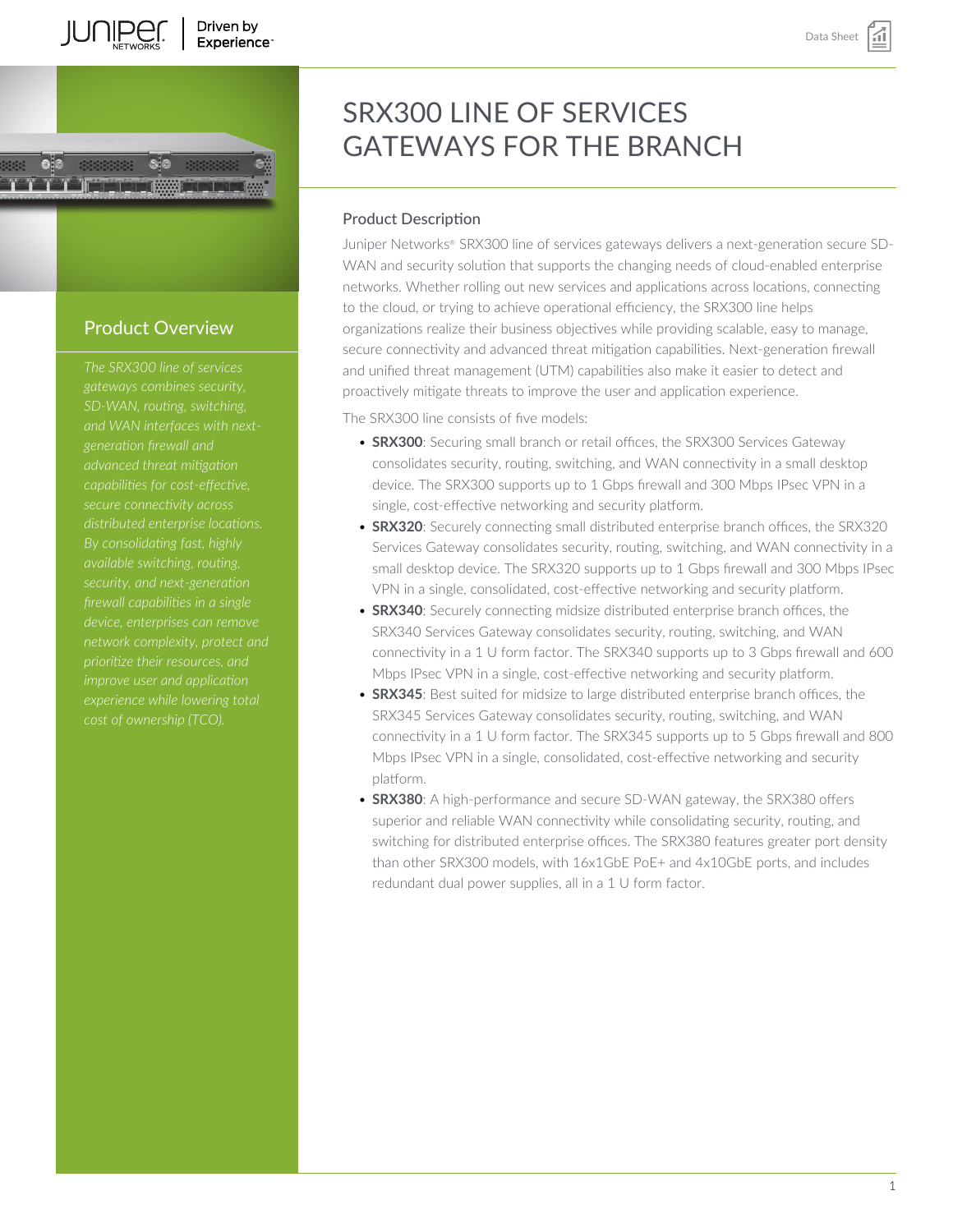# SRX300 Highlights

The SRX300 line of services gateways consists of secure SD-WAN routers that bring high performance and proven deployment capabilities to enterprises that need to build a worldwide network of thousands of remote sites. WAN or Internet connectivity and Wi-Fi module options include:

- Ethernet, T1/F1, ADSL2/2+, and VDSL
- 3G/4G LTE wireless
- 802.11ac Wave 2 Wi-Fi

# Mist AI

# WAN Assurance

Mist WAN Assurance is a cloud service that brings AI-powered automation and service levels to Juniper SRX Series Services Gateways, complementing the Juniper Secure SD-WAN solution. Mist WAN Assurance transforms IT operations from reactive troubleshooting to proactive remediation, turning insights into actions and delivering operational simplicity with seamless integration into existing deployments.

- SRX Series firewalls, deployed as secure SD-WAN edge devices, deliver the rich Junos streaming telemetry that provides the insights needed for WAN health metrics and anomaly detection. This data is leveraged within the Mist Cloud and AI engine, driving simpler operations, reducing mean time to repair (MTTR) and providing greater visibility into end-user experiences.
- Insights derived from SRX Series SD-WAN gateway telemetry data allows WAN Assurance to compute unique "User Minutes" that indicate whether users are having a good experience.
- The Marvis assistant for WAN allows you to ask direct questions like "Why is my Zoom call bad?" and provides complete insights, correlation, and actions.
- Marvis Actions identifies and summarizes issues such as application latency conditions, congested WAN circuits, or negotiation mismatches.

### Simplifying Branch Deployments (Secure Connectivity/SD-WAN)

The SRX300 line delivers fully automated SD-WAN to both enterprises and service providers.

- A Zero-Touch Provisioning (ZTP) feature simplifies branch network connectivity for initial deployment and ongoing management.
- SRX300 firewalls offer best-in-class secure connectivity.
- The SRX300 firewalls efficiently utilize multiple links and load balance traffic across the enterprise WAN, blending traditional MPLS with other connectivity options such as broadband internet, leased lines, 4G/LTE, and more.
- Policy- and application-based forwarding capabilities enforce business rules created by the enterprise to steer application traffic towards a preferred path.

# Comprehensive Security Suite

The SRX300 line offers a comprehensive suite of application security services, threat defenses, and intelligence services. The services consist of intrusion prevention system (IPS), application security user role-based firewall controls and cloud-based antivirus, anti-spam, and enhanced Web filtering, protecting networks from the latest content-borne threats. Integrated threat intelligence via Juniper Networks SecIntel offers adaptive threat protection against Command and Control (C&C)-related botnets and policy enforcement based on GeoIP. Customers can also leverage their own custom and third-party feeds for protection from advanced malware and other threats. Integrating the Juniper Networks Advanced Threat Protection solution, the SRX300 line detects and enforces automated protection against known malware and zeroday threats with a very high degree of accuracy.

# Industry-Certified Junos Operating System

SRX300 Services Gateways run the Junos operating system, a proven, carrier-hardened OS that powers the top 100 service provider networks in the world.

The rigorously tested, carrier-class, rich routing features such as IPv4/IPv6, OSPF, BGP, and multicast have been proven over 15 years of worldwide deployments.

The SRX300 line also enables agile SecOps through automation capabilities that support Zero Touch Deployment, Python scripts for orchestration, and event scripting for operational management.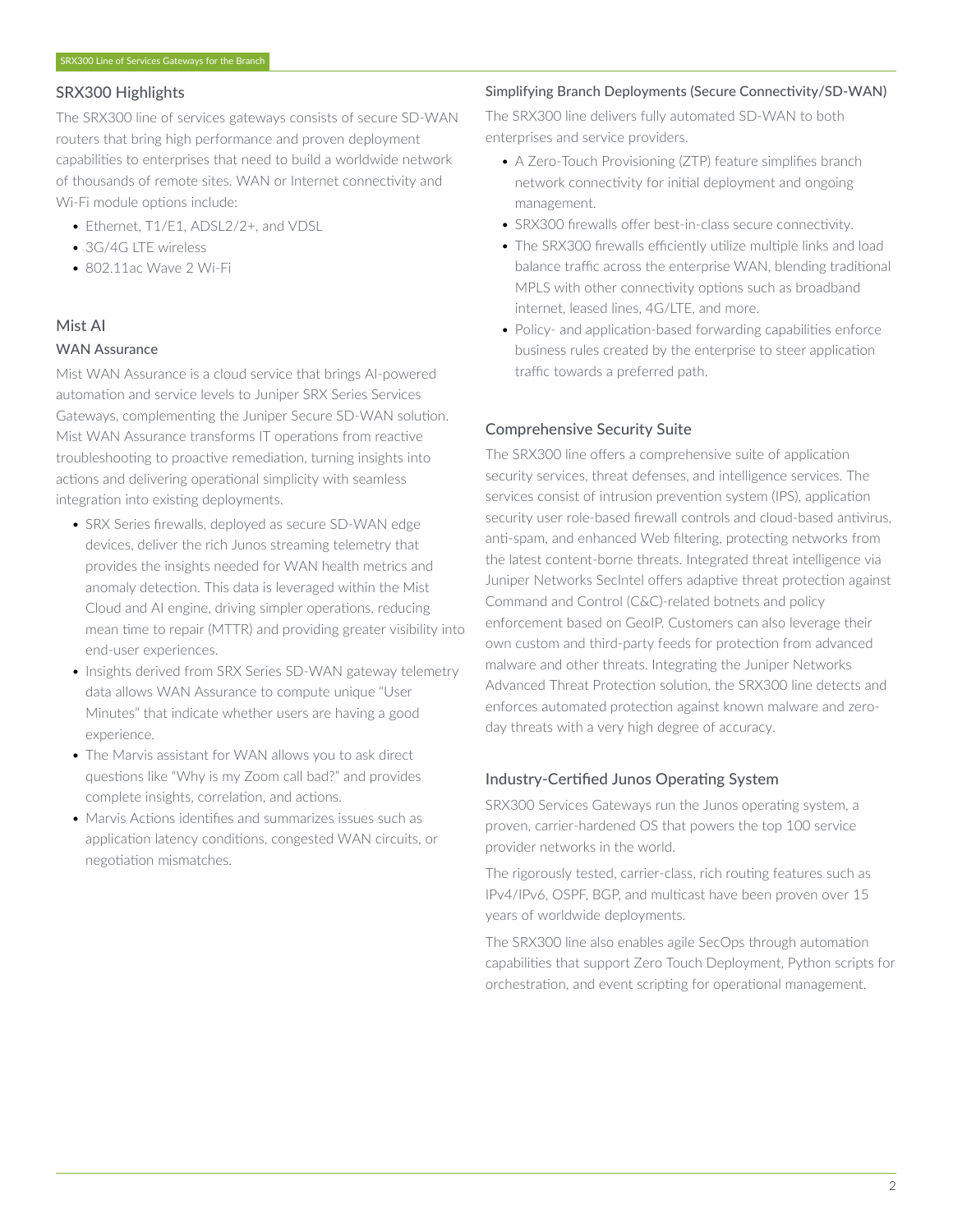# Features and Benefits

| <b>Business</b><br>Requirement | Feature/Solution                                                                                                                                                | SRX300 Advantages                                                                                                                                                                                                                                                                                                                                                                                                           |
|--------------------------------|-----------------------------------------------------------------------------------------------------------------------------------------------------------------|-----------------------------------------------------------------------------------------------------------------------------------------------------------------------------------------------------------------------------------------------------------------------------------------------------------------------------------------------------------------------------------------------------------------------------|
| High performance               | Up to 5 Gbps of routing and firewall<br>performance                                                                                                             | • Best suited for small, medium and large branch office deployments<br>• Addresses future needs for scale and feature capacity                                                                                                                                                                                                                                                                                              |
| <b>Business continuity</b>     | Stateful high availability (HA), IP<br>monitoring                                                                                                               | • Uses stateful HA to synchronize configuration and firewall sessions<br>• Supports multiple WAN interface with dial-on-demand backup<br>• Route/link failover based on real-time link performance                                                                                                                                                                                                                          |
| SD-WAN                         | Better end-user application and cloud<br>experience and lower operational<br>costs                                                                              | • ZTP simplifies remote device provisioning<br>• Advanced Policy-Based Routing (APBR) orchestrates business intent policies across the enterprise WAN<br>• Application quality of experience (AppQoE) measures application SLAs and improves end-user experience<br>• Controls and prioritizes traffic based on application and user role                                                                                   |
| End-user experience            | WAN assurance                                                                                                                                                   | • Complements the Juniper Secure SD-WAN solution with AI-powered automation and service levels<br>• Provides visibility and insights into users, applications, WAN links, control and data plane, and CPU for proactive<br>remediation                                                                                                                                                                                      |
| Highly secure                  | IPsec VPN. Remote Access/SSL VPN.<br>Media Access Control Security<br>(MACsec)                                                                                  | • Creates secure, reliable, and fast overlay link over public internet<br>• Employs anti-counterfeit features to protect from unauthorized hardware spares<br>• Includes high-performance CPU with built-in hardware to assist IPsec acceleration<br>• Provides TPM-based protection of device secrets such as passwords and certificates<br>• Offers secure and flexible remote access SSL VPN with Juniper Secure Connect |
| Threat protection              | IPS, antivirus, anti-spam, enhanced<br>web filtering, Juniper Advanced Threat<br>Prevention Cloud, Encrypted Traffic<br>Insights, and Threat Intelligence Feeds | • Provides real-time updates to IPS signatures and protects against exploits<br>• Protects from zero-day attacks<br>• Implements industry-leading antivirus and URL filtering<br>• Integrates open threat intelligence platform with third-party feeds<br>• Restores visibility that was lost due to encryption without the heavy burden of full TLS/SSL decryption                                                         |
| Application visibility         | On-box GUI, Security Director                                                                                                                                   | • Detects 4,275 Layer 3-7 applications, including Web 2.0<br>• Inspects and detects applications inside the SSL encrypted traffic                                                                                                                                                                                                                                                                                           |
| Easy to manage and<br>scale    | On-box GUI, Security Director                                                                                                                                   | • Includes centralized management for auto-provisioning, firewall policy management, Network Address Translation (NAT),<br>and IPsec VPN deployments, or simple, easy-to-use on-box GUI for local management                                                                                                                                                                                                                |
| Minimize TCO                   | Junos OS                                                                                                                                                        | • Integrates routing, switching, and security in a single device<br>• Reduces operation expense with Junos automation capabilities                                                                                                                                                                                                                                                                                          |





**SRX300** 







SRX380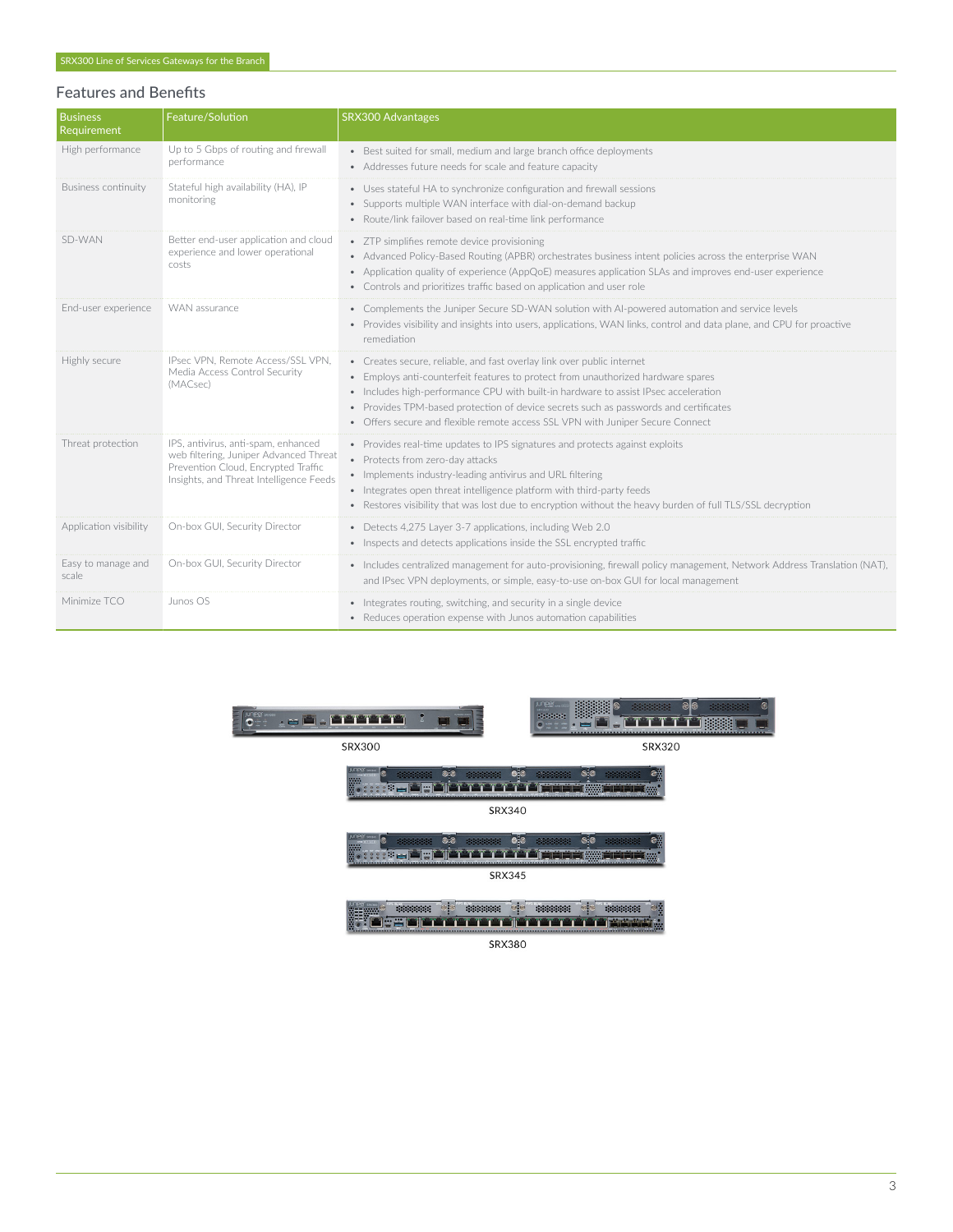# SRX300 Specifications

# Software Specifications

# Routing Protocols

- IPv4, IPv6, ISO, Connectionless Network Service (CLNS)
- Static routes
- $RIPv1/v2$
- OSPF/OSPF v3
- BGP with Route Reflector
- $\bullet$  IS-IS
- Multicast: Internet Group Management Protocol (IGMP) v1/v2, Protocol Independent Multicast (PIM) sparse mode (SM)/dense mode (DM)/source-specific multicast (SSM), Session Description Protocol (SDP), Distance Vector Multicast Routing Protocol (DVMRP), Multicast Source Discovery Protocol (MSDP), Reverse Path Forwarding (RPF)
- Encapsulation: VLAN, Point-to-Point Protocol (PPP), Frame Relay, High-Level Data Link Control (HDLC), serial, Multilink Point-to-Point Protocol (MLPPP), Multilink Frame Relay (MLFR), and Point-to-Point Protocol over Ethernet (PPPoE)
- Virtual routers
- Policy-based routing, source-based routing
- Equal-cost multipath (ECMP)

# QoS Features

- Support for 802.1p, DiffServ code point (DSCP), EXP
- Classification based on VLAN, data-link connection identifier (DLCI), interface, bundles, or multifield filters
- Marking, policing, and shaping
- Classification and scheduling
- Weighted random early detection (WRED)
- Guaranteed and maximum bandwidth
- Ingress traffic policing
- Virtual channels
- Hierarchical shaping and policing

# Switching Features

- ASIC-based Layer 2 Forwarding
- MAC address learning
- VLAN addressing and integrated routing and bridging (IRB) support
- Link aggregation and LACP
- LLDP and LLDP-MED
- STP, RSTP, MSTP
- MVRP
- 802.1X authentication

# Firewall Services

- Stateful and stateless firewall
- Zone-based firewall
- Screens and distributed denial of service (DDoS) protection
- Protection from protocol and traffic anomaly
- Integration with Pulse Unified Access Control (UAC)
- Integration with Aruba Clear Pass Policy Manager
- User role-based firewall
- SSL Inspection (Forward-proxy)

# Network Address Translation (NAT)

- Source NAT with Port Address Translation (PAT)
- Bidirectional 1:1 static NAT
- Destination NAT with PAT
- Persistent NAT
- IPv6 address translation

# VPN Features

- Tunnels: Site-to-Site, Hub and Spoke, Dynamic Endpoint, AutoVPN, ADVPN, Group VPN (IPv4/ IPv6/ Dual Stack)
- Juniper Secure Connect: Remote access / SSL VPN
- Configuration payload: Yes
- IKE Encryption algorithms: Prime, DES-CBC, 3DES-CBC, AEC-CBC, AES-GCM, SuiteB
- IKE authentication algorithms: MD5, SHA-1, SHA-128, SHA-256, SHA-384
- Authentication: Pre-shared key and public key infrastructure (PKI) (X.509)
- IPsec (Internet Protocol Security): Authentication Header (AH) / Encapsulating Security Payload (ESP) protocol
- IPsec Authentication Algorithms: hmac-md5, hmac-sha-196, hmac-sha-256
- IPsec Encryption Algorithms: Prime, DES-CBC, 3DES-CBC, AEC-CBC, AES-GCM, SuiteB
- Perfect forward secrecy, anti-reply
- Internet Key Exchange: IKEv1, IKEv2
- Monitoring: Standard-based dead peer detection (DPD) support, VPN monitoring
- VPNs GRE, IP-in-IP, and MPLS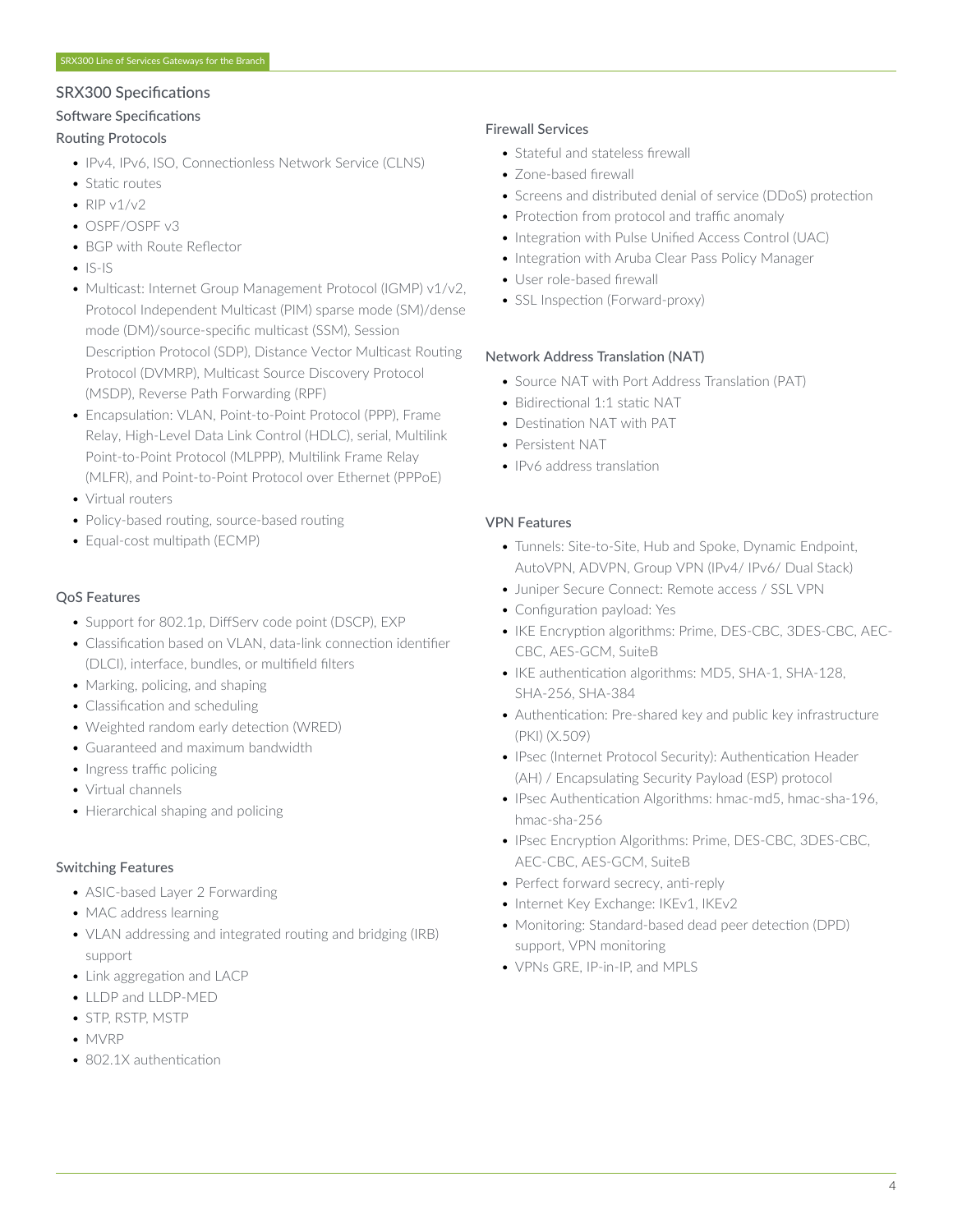#### Network Services

- Dynamic Host Configuration Protocol (DHCP) client/server/ relay
- Domain Name System (DNS) proxy, dynamic DNS (DDNS)
- Juniper real-time performance monitoring (RPM) and IPmonitoring
- Juniper flow monitoring (J-Flow)<sup>1</sup>
- Bidirectional Forwarding Detection (BFD)
- Two-Way Active Measurement Protocol (TWAMP)
- IEEE 802.3ah Link Fault Management (LFM)
- IEEE 802.1ag Connectivity Fault Management (CFM)

#### High Availability Features

- Virtual Router Redundancy Protocol (VRRP)
- Stateful high availability
- Dual box clustering
- Active/passive
- Active/active
- Configuration synchronization
- Firewall session synchronization
- Device/link detection
- In-Band Cluster Upgrade (ICU)
- Dial on-demand backup interfaces
- IP monitoring with route and interface failover

#### Management, Automation, Logging, and Reporting

- SSH, Telnet, SNMP
- Smart image download
- Juniper CLI and Web UI
- Mist AI
	- Simplified management
	- WAN Assurance
- Junos Space and Security Director
- Python
- Junos OS event, commit, and OP script
- Application and bandwidth usage reporting
- Auto installation
- Debug and troubleshooting tools
- Zero-Touch Provisioning with Contrail Service Orchestration

# Advanced Routing Services

- Packet mode
- MPLS (RSVP, LDP)
- Circuit cross-connect (CCC), translational cross-connect (TCC)
- L2/L3 MPLS VPN, pseudowires
- Virtual private LAN service (VPLS), next-generation multicast VPN (NG-MVPN)
- MPLS traffic engineering and MPLS fast reroute

# Application Security Services<sup>1</sup>

- Application visibility and control
- Application-based firewall
- Application QoS
- Application-based advanced policy-based routing
- Application quality of experience (AppQoE)

# Enhanced SD-WAN Services

- Application-based advanced policy-based routing (APBR)
- Application-based link monitoring and switchover with Application quality of experience (AppQoE)

# Threat Defense and Intelligence Services<sup>1</sup>

- Intrusion prevention
- Antivirus
- Antispam
- Category/reputation-based URL filtering
- Protection from botnets (command and control)
- Adaptive enforcement based on GeoIP
- Juniper Advanced Threat Prevention to detect and block zeroday attacks
- Adaptive Threat Profiling
- Encrypted Traffic Insights
- SecIntel to provide threat intelligence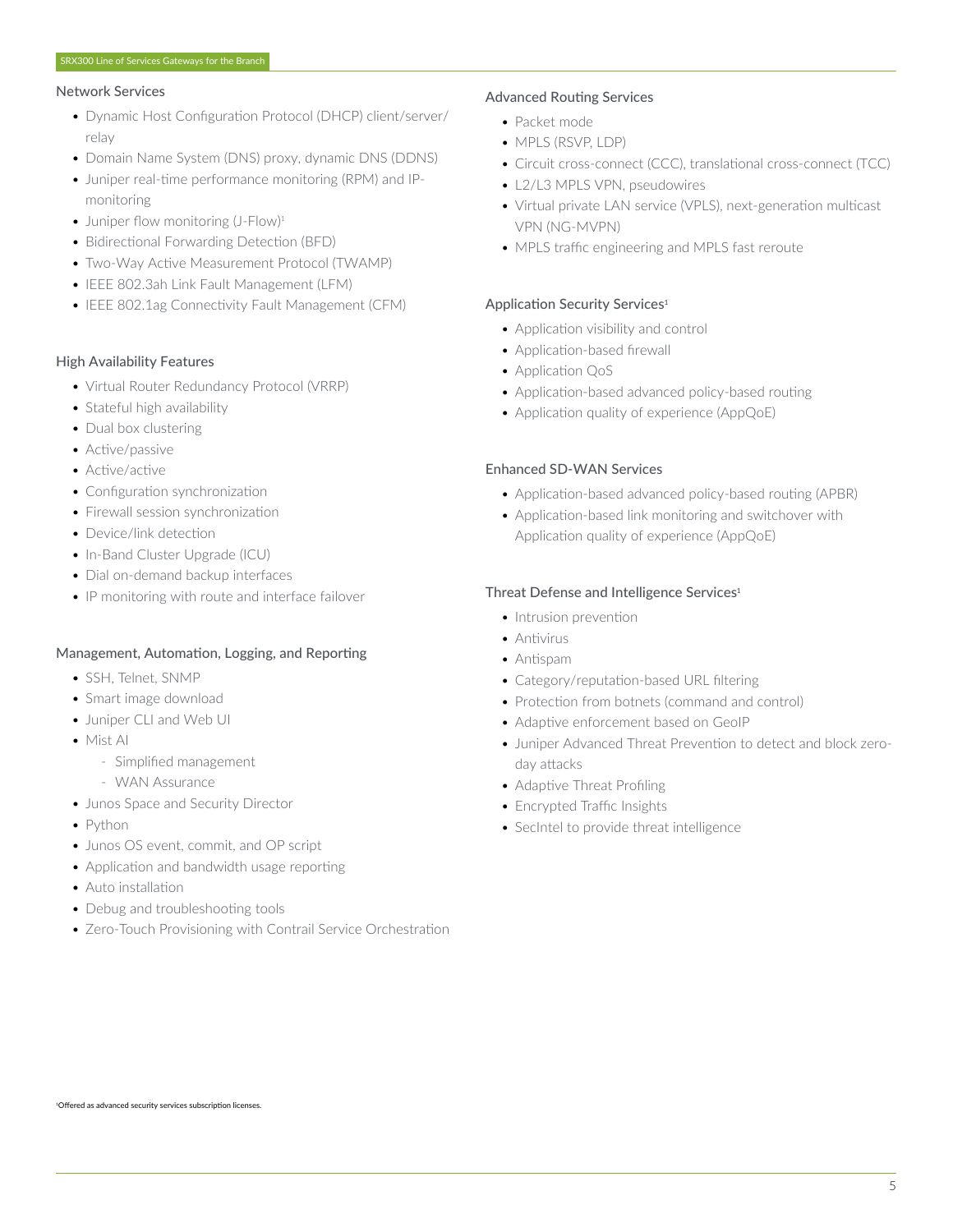# Hardware Specifications

| Specification                                                     | <b>SRX300</b>                                                            | <b>SRX320</b>                                                                             | <b>SRX340</b>                                                     | <b>SRX345</b>                                                                                                                                                                                                               | <b>SRX380</b>                                                                             |
|-------------------------------------------------------------------|--------------------------------------------------------------------------|-------------------------------------------------------------------------------------------|-------------------------------------------------------------------|-----------------------------------------------------------------------------------------------------------------------------------------------------------------------------------------------------------------------------|-------------------------------------------------------------------------------------------|
| Connectivity                                                      |                                                                          |                                                                                           |                                                                   |                                                                                                                                                                                                                             |                                                                                           |
| Total onboard ports                                               | 8x1GbE                                                                   | 8x1GbE                                                                                    | 16x1GbE                                                           | 16x1GbF                                                                                                                                                                                                                     | 20 (16x1GbE, 4x10GbE)                                                                     |
| Onboard RJ-45 ports                                               | 6x1GbE                                                                   | 6x1GbE                                                                                    | 8x1GbE                                                            | 8x1GbE                                                                                                                                                                                                                      | 16x1GbE                                                                                   |
| Onboard small form-factor<br>pluggable (SFP) transceiver<br>ports | 2x1GbE                                                                   | 2x1GbE                                                                                    | 8x1GbE                                                            | 8x1GbE                                                                                                                                                                                                                      | 4x10GbE SFP+                                                                              |
| MACsec-capable ports                                              | 2x1GbE                                                                   | 2x1GbE                                                                                    | 16x1GbE                                                           | 16x1GbE                                                                                                                                                                                                                     | 16x1GbE<br>4x10GbE                                                                        |
| Out-of-band (OOB)<br>management ports                             | $\circ$                                                                  | $\circlearrowright$                                                                       | 1x1GbE                                                            | 1x1GbE                                                                                                                                                                                                                      | 1x1GbE                                                                                    |
| Mini PIM (WAN) slots                                              | $\circlearrowright$                                                      | $\sqrt{2}$                                                                                | $\overline{4}$                                                    | $\overline{4}$                                                                                                                                                                                                              | $\overline{4}$                                                                            |
| Console (RJ-45 + miniUSB)                                         | $\mathbf{1}$                                                             | $1\,$                                                                                     | $\mathbf{1}$                                                      | $\,1\,$                                                                                                                                                                                                                     | $\mathbf 1$                                                                               |
| USB 3.0 ports (type A)                                            | $\mathbf 1$                                                              | $\,1\,$                                                                                   | $\mathbf{1}$                                                      | $\,1\,$                                                                                                                                                                                                                     | $\mathbf 1$                                                                               |
| PoE+ ports                                                        | N/A                                                                      | $6^2$                                                                                     | $\circlearrowright$                                               | $\bigcirc$                                                                                                                                                                                                                  | 16                                                                                        |
| Memory and Storage                                                |                                                                          |                                                                                           |                                                                   |                                                                                                                                                                                                                             |                                                                                           |
| System memory (RAM)                                               | 4 GB                                                                     | 4 GB                                                                                      | 4 GB                                                              | 4 GB                                                                                                                                                                                                                        | 4GB                                                                                       |
| Storage                                                           | 8 GB                                                                     | 8 GB                                                                                      | 8 GB                                                              | 8 GB                                                                                                                                                                                                                        | 100GB SSD                                                                                 |
| SSD slots                                                         | $\circ$                                                                  | $\circlearrowright$                                                                       | $\mathbf{1}$                                                      | $\mathbf 1$                                                                                                                                                                                                                 | $\mathbf 1$                                                                               |
| <b>Dimensions and Power</b>                                       |                                                                          |                                                                                           |                                                                   |                                                                                                                                                                                                                             |                                                                                           |
| Form factor                                                       | Desktop                                                                  | Desktop                                                                                   | 1 <sub>U</sub>                                                    | 1U                                                                                                                                                                                                                          | 1U                                                                                        |
| Size (WxHxD)                                                      | 12.63 x 1.37 x 7.52 in.<br>$(32.08 \times 3.47 \times 19.10 \text{ cm})$ | $11.81 \times 1.73 \times 7.52$ in.<br>$(29.99 \times 4.39 \times 19.10 \text{ cm})$      | 17.36 x 1.72 x 14.57 in.<br>$(44.09 \times 4.36 \times 37.01$ cm) | 17.36 x 1.72 x 14.57 in. (44.09 x 17.36 x 1.72 x 18.7 in. (44.09 x<br>4.36 x 37.01 cm) / 17.36 x 1.72 x 4.37 x 47.5 cm) / 17.36 x 1.72 x<br>18.7 in. (44.09 x 4.36 x 47.5 cm) <sup>3</sup> 20.47 in. (44.09 x 4.37 x 52 cm) |                                                                                           |
| Weight (device and PSU)                                           | 4.38 lb (1.98 kg)                                                        | 3.28 lb $(1.51 \text{ kg})^4$ / 3.4 lb<br>$(1.55 \text{ kb})^5$                           | 10.80 lb (4.90 kg)                                                | 10.80 lb (4.90 kg) /<br>11.02 lb $(5 \text{ kg})^6$                                                                                                                                                                         | 15 lb (6.8 kg) with 1xPSU /<br>16.76 lb (7.6 kg) with 2xPSU                               |
| Redundant PSU                                                     | No                                                                       | <b>No</b>                                                                                 | No                                                                | Yes                                                                                                                                                                                                                         | Yes                                                                                       |
| Power supply                                                      | AC (external)                                                            | AC (external)                                                                             | AC (internal)                                                     | AC (internal) / DC (internal) <sup>6</sup><br>1+1 hot-swappable AC PSU                                                                                                                                                      |                                                                                           |
| Rated DC voltage range                                            | N/A                                                                      | N/A                                                                                       | N/A                                                               | -48 to -60 VDC (with -15% and<br>+20% tolerance)                                                                                                                                                                            | <b>NA</b>                                                                                 |
| Rated DC operating voltage<br>range                               | N/A                                                                      | N/A                                                                                       | N/A                                                               | -40.8 VDC to -72 VDC <sup>6</sup>                                                                                                                                                                                           | N/A                                                                                       |
| Maximum PoE power                                                 | N/A                                                                      | 180 W <sup>s</sup>                                                                        | N/A                                                               | N/A                                                                                                                                                                                                                         | 480W                                                                                      |
| Average power consumption                                         | 24.9 W                                                                   | 46 W <sup>4</sup> /221 W <sup>5</sup>                                                     | 122 W                                                             | 122 W                                                                                                                                                                                                                       | 150 W (without PoE)<br>510 W (with PoE)                                                   |
| Average heat dissipation                                          | 85 BTU/h                                                                 | 157 BTU/h <sup>4</sup> /755 BTU/h <sup>5</sup>                                            | 420 BTU/h                                                         | 420 BTU/h                                                                                                                                                                                                                   | 511.5 BTU/hr (without PoE)                                                                |
| Maximum current<br>consumption                                    | 0.346 A                                                                  | 0.634 A <sup>4</sup> /2.755 A <sup>5</sup>                                                | 1.496 A                                                           | 1.496 A / 6A @ -48 VDC <sup>6</sup>                                                                                                                                                                                         | 1.79A/7.32A                                                                               |
| Acoustic noise level                                              | OdB (fanless)                                                            | 37 dBA <sup>4</sup> /40 dBA <sup>5</sup>                                                  | 45.5 dBA                                                          | 45.5 dBA                                                                                                                                                                                                                    | < 50dBA @ room temperature<br>27C                                                         |
| Airflow/cooling                                                   | Fanless                                                                  | Front to back                                                                             | Front to back                                                     | Front to back                                                                                                                                                                                                               | Front to back                                                                             |
| Environmental, Compliance, and Safety Certification               |                                                                          |                                                                                           |                                                                   |                                                                                                                                                                                                                             |                                                                                           |
| Operational temperature                                           | -4° to 140° F<br>$(-20^{\circ}$ to 60° C) <sup>7</sup>                   | 32° to 104° F (0° to 40° C)                                                               | 32° to 104° F (0° to 40° C)                                       | 32° to 104° F (0° to 40° C)<br>$-22^{\circ}$ to 131° F (-30° to 55° C) for<br>SRX345-DC                                                                                                                                     | 32° to 104° F (0° to 40° C)<br>with MPIMs<br>32° to 122° F (0° to 50° C)<br>without MPIMs |
| Nonoperational temperature                                        |                                                                          | -4° to 158° F (-20° to 70° C) -4° to 158° F (-20° to 70° C) -4° to 158° F (-20° to 70° C) |                                                                   | -4° to 158° F (-20° to 70° C)<br>-22° to 158° F (-30° to 70° C) for<br>SRX345-DC                                                                                                                                            | -4° to 158° F (-20° to 70° C)                                                             |
| Operating humidity                                                |                                                                          | 10% to 90% noncondensing 10% to 90% noncondensing                                         |                                                                   | 10% to 90% noncondensing 10% to 90% noncondensing                                                                                                                                                                           | 10% to 90% noncondensing                                                                  |
| Nonoperating humidity                                             | 5% to 95% noncondensing 5% to 95% noncondensing                          |                                                                                           | 5% to 95% noncondensing                                           | 5% to 95% noncondensing                                                                                                                                                                                                     | 5% to 95% noncondensing                                                                   |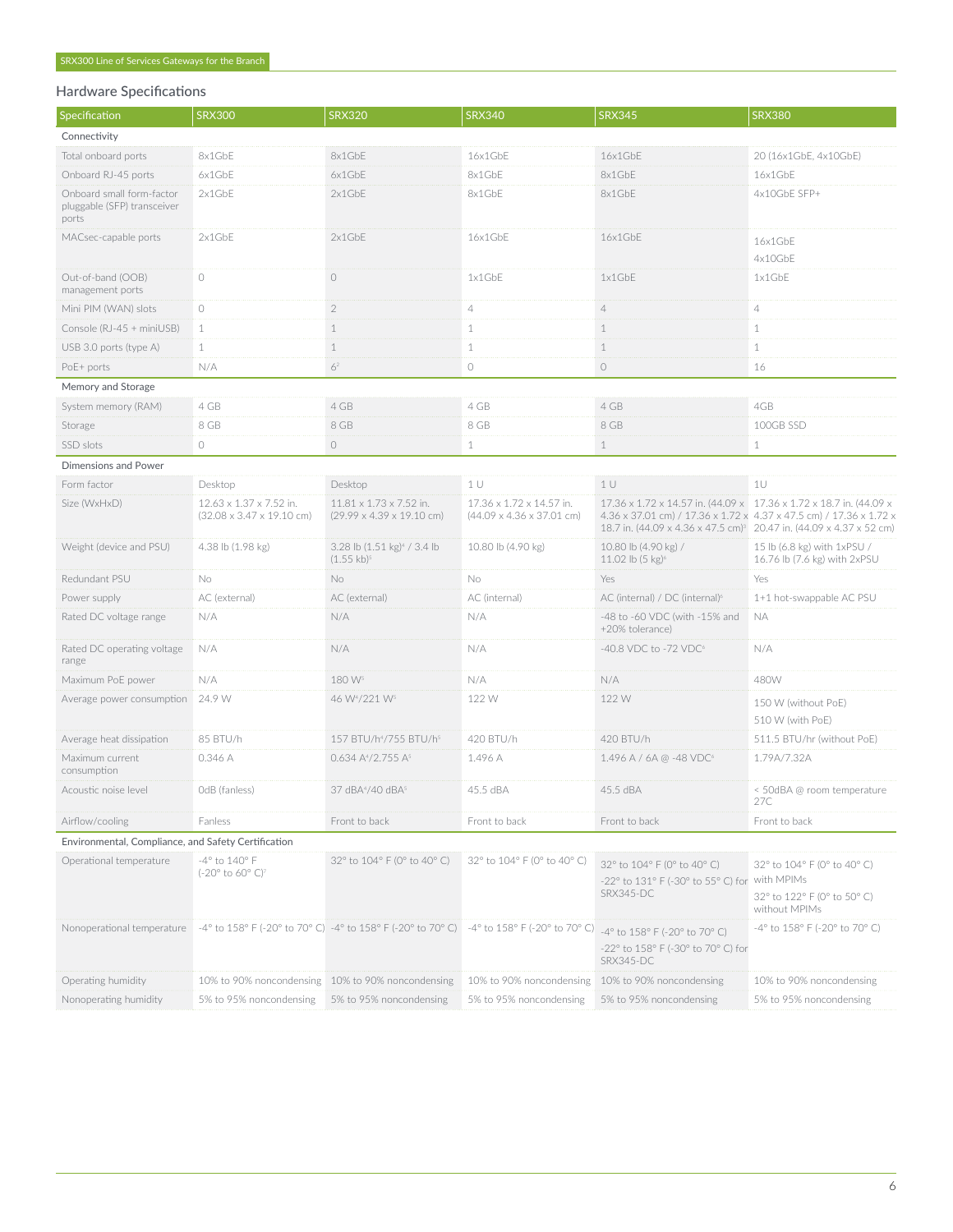|                                                | SRX300                                            | RX320                                                                                                                             | <b>SRX340</b> | <b>SRX345</b>                                                                                                                             |                   |
|------------------------------------------------|---------------------------------------------------|-----------------------------------------------------------------------------------------------------------------------------------|---------------|-------------------------------------------------------------------------------------------------------------------------------------------|-------------------|
| Meantime between failures 44.5 years<br>(MTBF) |                                                   | $32.5$ years <sup>4</sup> / 26 years <sup>5</sup>                                                                                 | 27 years      | 27.4 years                                                                                                                                | 28.1 vears        |
| ECC classification                             |                                                   |                                                                                                                                   |               |                                                                                                                                           | lass A            |
| RoHS compliance                                | RoHS 2                                            | ROHS <sub>2</sub>                                                                                                                 | RoHS 2        |                                                                                                                                           | RoHS <sub>2</sub> |
| FIPS 140-2                                     | D60).                                             |                                                                                                                                   | D60)          | Level 2 (Junos 15.1X49-<br>Level 2 (Junos 15.1X49-D60) Level 1 (Junos 15.1X49-D60) Level 2 (Junos 15.1X49-<br>Level 2 (Junos 15.1X49-D60) | N/A               |
|                                                | (based on Junos 15.1X49- (based on Junos 15.1X49- | Common Criteria certification NDPP, VPNEP, FWEP, IPSEP NDPP, VPNEP, FWEP, IPSEP NDPP, VPNEP, FWEP, IPSEP NDPP, VPNEP, FWEP, IPSEP | D60).         | (based on Junos 15.1X49- (based on Junos 15.1X49-D60)                                                                                     | N/A               |

<sup>2</sup>SRX320 with PoE+ ports available as a separate SKU: SRX320-POE.

<sup>3</sup>SRX345 with dual AC PSU model.

<sup>4</sup>SRX320 non PoE model.

<sup>5</sup>SRX320-POE with 6 ports PoE+ model.

<sup>6</sup>SRX345 with DC power supply (operating temperature as per GR-63 Issue 4 2012 test criteria).

<sup>7</sup>As per GR63 Issue 4 (2012) test criteria.

## Performance and Scale

| Parameter                                                          | <b>SRX300</b>   | <b>SRX320</b>   | <b>SRX340</b>       | <b>SRX345</b>       | <b>SRX380</b>       |
|--------------------------------------------------------------------|-----------------|-----------------|---------------------|---------------------|---------------------|
| Routing with packet mode (64 B packet size) in Kpps <sup>8</sup>   | 300             | 300             | 550                 | 750                 | 1700                |
| Routing with packet mode (IMIX packet size) in Mbps <sup>8</sup>   | 800             | 800             | 1.600               | 2.300               | 5000                |
| Routing with packet mode (1,518 B packet size in Mbps <sup>8</sup> | 1,500           | 1,500           | 3,000               | 5,500               | 10,000              |
| Stateful firewall (64 B packet size) in Kpps <sup>8</sup>          | 200             | 200             | 350                 | 550                 | 1700                |
| Stateful firewall (IMIX packet size) in Mbps <sup>8</sup>          | 500             | 500             | 1,100               | 1.700               | 4.000               |
| Stateful firewall (1,518 B packet size) in Mbps <sup>8</sup>       | 1,000           | 1.000           | 3.000               | 5.000               | 10,000              |
| IPsec VPN (IMIX packet size) in Mbps <sup>8</sup>                  | 100             | 100             | 200                 | 300                 | 1.000               |
| IPsec VPN (1,400 B packet size) in Mbps <sup>8</sup>               | 300             | 300             | 600                 | 800                 | 3.500               |
| Application visibility and control in Mbps <sup>9</sup>            | 500             | 500             | 1,000               | 1.700               | 6.000               |
| Recommended IPS in Mbps <sup>9</sup>                               | 200             | 200             | 400                 | 600                 | 2.000               |
| Next-generation firewall in Mbps <sup>9</sup>                      | 100             | 100             | 200                 | 300                 | 1.000               |
| Route table size (RIB/FIB) (IPv4 or IPv6)                          | 256,000/256,000 | 256.000/256.000 | 1 million/600.00010 | 1 million/600.00010 | 1 million/600.00010 |
| Maximum concurrent sessions (IPv4 or IPv6)                         | 64.000          | 64,000          | 256,000             | 375,000             | 380,000             |
| Maximum security policies                                          | 1.000           | 1.000           | 2.000               | 4.000               | 4.000               |
| Connections per second                                             | 5,000           | 5.000           | 10,000              | 15,000              | 50,000              |
| NAT rules                                                          | 1.000           | 1.000           | 2.000               | 2.000               | 3,000               |
| MAC table size                                                     | 15,000          | 15,000          | 15,000              | 15,000              | 16,000              |
| IPsec VPN tunnels                                                  | 256             | 256             | 1.024               | 2.048               | 2.048               |
| Number of remote access/SSL VPN (concurrent) users                 | 25              | 50              | 150                 | 250                 | 500                 |
| GRF tunnels                                                        | 256             | 256             | 512                 | 1.024               | 2.048               |
| Maximum number of security zones                                   | 16              | 16              | 64                  | 64                  | 128                 |
| Maximum number of virtual routers                                  | 32              | 32              | 64                  | 128                 | 128                 |
| Maximum number of VLANs                                            | 1.000           | 1.000           | 2.000               | 3.000               | 3.000               |
| AppID sessions                                                     | 16,000          | 16.000          | 64,000              | 64,000              | 64,000              |
| IPS sessions                                                       | 16,000          | 16,000          | 64,000              | 64,000              | 64,000              |
| <b>URLF</b> sessions                                               | 16,000          | 16,000          | 64,000              | 64,000              | 64,000              |

<sup>8</sup>Throughput numbers based on UDP packets and RFC2544 test methodology.

<sup>9</sup>Throughput numbers based on HTTP traffic with 44 KB transaction size.

<sup>10</sup>Route scaling numbers are with enhanced route-scale features turned on.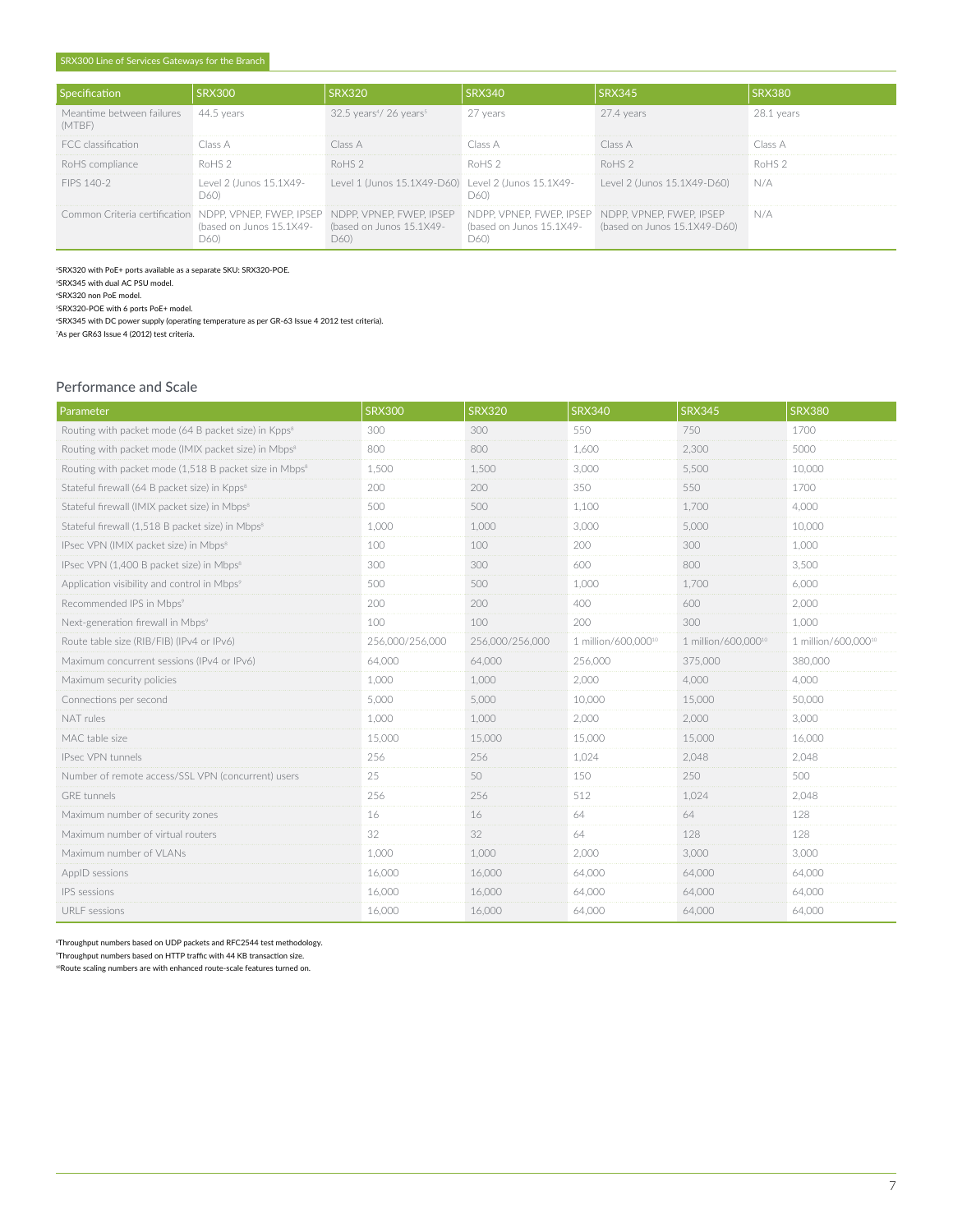#### WAN and Wi-Fi Interface Support Matrix

| WAN and Wi-Fi Interface                         |  | X340 |  |
|-------------------------------------------------|--|------|--|
| 1 port T1/E1 MPIM (SRX-MP-1T1E1-R)              |  |      |  |
| 1 port VDSL2 Annex A/M MPIM (SRX-MP-1VDSL2-R)   |  |      |  |
| 4G / LTE MPIM (SRX-MP-LTE-AA and SRX-MP-LTE-AE) |  |      |  |
| 802.11ac Wave 2 Wi-Fi MPIM                      |  |      |  |

## WAN and Wi-Fi Interface Module Performance Data

| Interface Module | Description                                   | Performance                                 |
|------------------|-----------------------------------------------|---------------------------------------------|
| 4G/ITE           | Dual SIM 4G/LTE-A CAT 6                       | Up to 300 Mbps download and 50 Mbps upload  |
| Wi-Fi MPIM       | Dual band 802.11 a/b/g/n/ac Wave 2 (2x2 MIMO) | Up to 866 Mbps at 5GHz / 300 Mbps at 2.4GHz |

# Juniper Networks Services and Support

Juniper Networks is the leader in performance-enabling services that are designed to accelerate, extend, and optimize your highperformance network. Our services allow you to maximize operational efficiency while reducing costs and minimizing risk, achieving a faster time to value for your network. Juniper Networks ensures operational excellence by optimizing the network to maintain required levels of performance, reliability, and availability. For more details, please visit [https://www.juniper.net/us/en/](https://www.juniper.net/us/en/products.html) [products.html.](https://www.juniper.net/us/en/products.html)

# Ordering Information

To order Juniper Networks SRX Series Services Gateways, and to access software licensing information, please visit the How to Buy page at <https://www.juniper.net/us/en/how-to-buy/form.html>

|                                                        | SRXnnn-SYS-JB |
|--------------------------------------------------------|---------------|
| Hardware                                               | Included      |
| Management (CLI, JWEB, SNMP, Telnet, SSH)              | Included      |
| Ethernet switching (L2 Forwarding, IRB, LACP etc)      | Included      |
| L2 Transparent, Secure Wire                            | Included      |
| Routing (RIP, OSPF, BGP, Virtual router)               | Included      |
| Multicast (IGMP, PIM, SSDP, DMVRP)                     | Included      |
| Packet Mode                                            | Included      |
| Overlay (GRE, IP-IP)                                   | Included      |
| Network Services (J-Flow, DHCP, QOS, BFD)              | Included      |
| Stateful Firewall, Screens, ALGs                       | Included      |
| NAT (static, SNAT, DNAT)                               | Included      |
| IPSec VPN (Site-to-Site VPN, Auto VPN, Group VPN)      | Included      |
| Firewall policy enforcement (UAC, Aruba CPPM)          | Included      |
| Remote Access/SSL VPN (concurrent users) <sup>11</sup> | Optional      |
| Chassis Cluster, VRRP, ISSU/ICU                        | Included      |
| Automation (Junos scripting, auto-installation)        | Included      |
| MPLS, LDP, RSVP, L3 VPN, pseudo-wires, VPLS            | Included      |

#### Base System Model Numbers

| Product<br><b>Number</b> | <b>Description</b>                                                                                                                                                                                                              |
|--------------------------|---------------------------------------------------------------------------------------------------------------------------------------------------------------------------------------------------------------------------------|
| <b>SRX300-SYS-JB</b>     | SRX300 Services Gateway includes hardware (8GbE, 4G RAM, 8G Flash,<br>power adapter and cable) and Junos Software Base (firewall, NAT, IPSec,<br>routing, MPLS and switching). RMK not included.                                |
| SRX320-SYS-JB            | SRX320 Services Gateway includes hardware (8GbE, 2x MPIM slots, 4G<br>RAM, 8G Flash, power adapter and cable) and Junos Software Base<br>(firewall, NAT, IPSec, routing, MPLS and switching). RMK not included.                 |
| SRX320-SYS-JB-<br>P      | SRX320 Services Gateway includes hardware (8GbE, 6-port POE+, 2x<br>MPIM slots, 4G RAM, 8G Flash, power adapter and cable) and Junos<br>Software Base (firewall, NAT, IPSec, routing, MPLS and switching). RMK<br>not included. |
| SRX340-SYS-JB            | SRX340 Services Gateway includes hardware (16GbE, 4x MPIM slots, 4G<br>RAM, 8G Flash, power supply, cable and RMK) and Junos Software Base<br>(firewall, NAT, IPSec, routing, MPLS and switching)                               |
| SRX345-SYS-JB            | SRX345 Services Gateway includes hardware (16GbE, 4x MPIM slots, 4G<br>RAM, 8G Flash, power supply, cable and RMK) and Junos Software Base<br>(firewall, NAT, IPSec, routing, MPLS and switching)                               |
| SRX345-SYS-<br>JB-2AC    | SRX345 Services Gateway includes hardware (16GbE, 4x MPIM slots, 4G<br>RAM, 8G Flash, dual AC power supply, cable and RMK) and Junos<br>Software Base (firewall, NAT, IPSec, routing, MPLS and switching)                       |
| SRX345-SYS-JB-<br>DC.    | SRX345 Services Gateway includes hardware (16GbE, 4x MPIM slots, 4G<br>RAM, 8G Flash, single DC power supply, cable and RMK) and Junos<br>Software Base (firewall, NAT, IPSec, routing, MPLS and switching)                     |
| SRX380-P-SYS-<br>JB-AC   | SRX380 Services Gateway includes hardware (16GbE PoE+, 4x10GbE, 4x<br>MPIM slots, 4GB RAM, 100GB SSD, single AC power supply, cable and<br>RMK) and Junos Software Base (firewall, NAT, IPSec, routing, MPLS and<br>switching)  |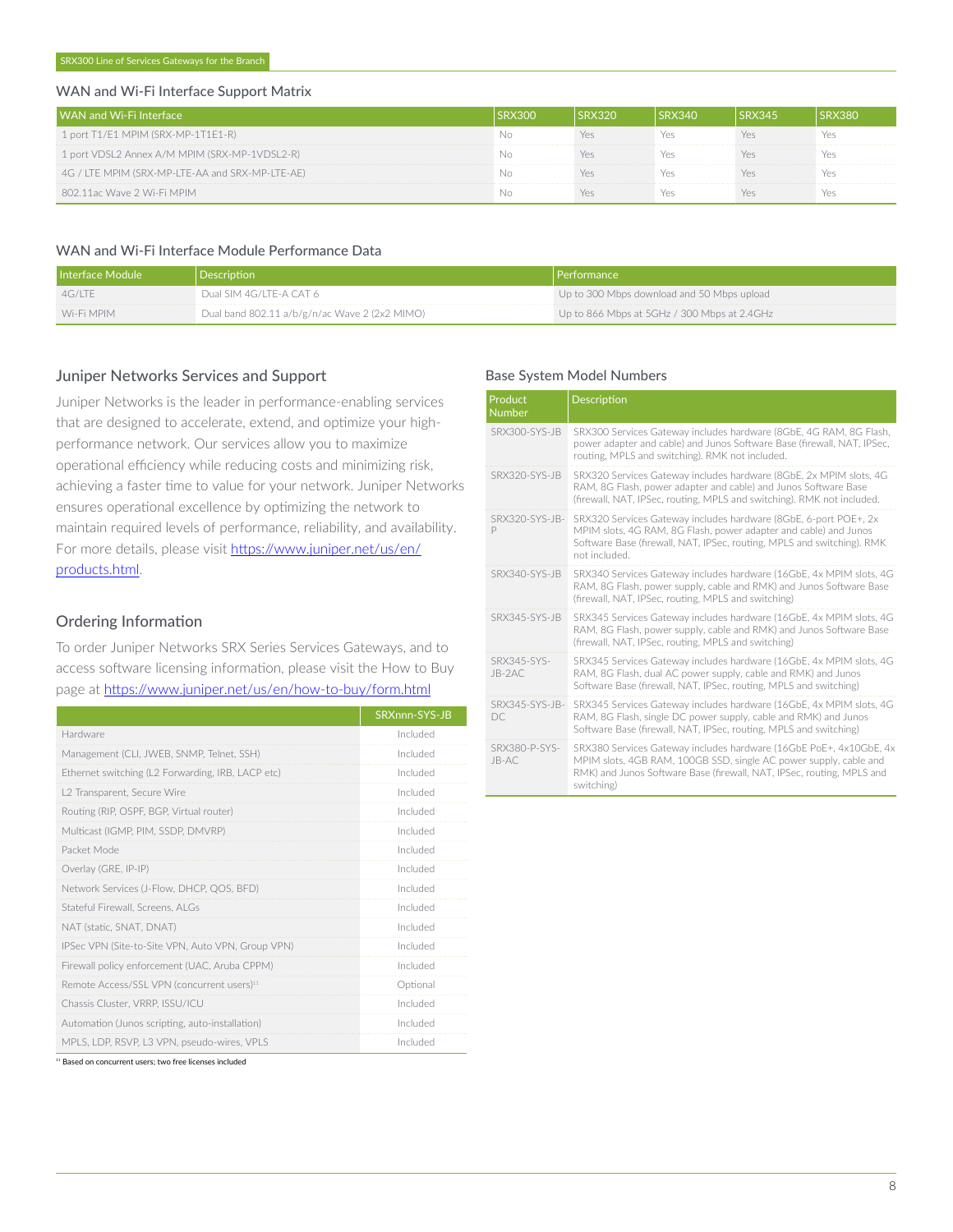# Software Licenses

| Product<br>Number | <b>Description</b>                                                                                                                                                                                                                         |
|-------------------|--------------------------------------------------------------------------------------------------------------------------------------------------------------------------------------------------------------------------------------------|
| S-SRXnnn-A1-1     | SRXnnn Advanced 1 - JSE/SD-WAN, includes SD-WAN features App+<br>(AppID, AppFW, AppQoS, AppRoute, AppQoE, AppTrack) and IPS; 1-year<br>subscription (example: S-SRX380-A1-1)                                                               |
| S-SRXnnn-A1-3     | SRXnnn Advanced 1 - JSE/SD-WAN, includes SD-WAN features App+<br>(AppID, AppFW, AppQoS, AppRoute, AppQoE, AppTrack) and IPS; 3-year<br>subscription (example: S-SRX380-A1-3)                                                               |
| S-SRXnnn-A1-5     | SRXnnn Advanced 1 - JSE/SD-WAN, includes SD-WAN features App+<br>(AppID, AppFW, AppQoS, AppRoute, AppQoE, AppTrack) and IPS; 5-year<br>subscription (example: S-SRX380-A1-5]                                                               |
| S-SRXnnn-P1-1     | SRXnnn Premium 1, includes App+ (AppID, AppFW, AppQoS, AppRoute,<br>AppQoE, AppTrack), IPS and Juniper ATP; 1-year subscription (example: S-<br>SRX380-P1-1)                                                                               |
| S-SRXnnn-P1-3     | SRXnnn Premium 1, includes App+ (AppID, AppFW, AppQoS, AppRoute,<br>AppQoE, AppTrack), IPS and Juniper ATP; 3-year subscription (example: S-<br>SRX380-P1-3)                                                                               |
| S-SRXnnn-P1-5     | SRXnnn Premium 1, includes App+ (AppID, AppFW, AppQoS, AppRoute,<br>AppQoE, AppTrack), IPS and Juniper ATP; 5-year subscription (example:<br>S-SRX380-P1-5)                                                                                |
| S-SRXnnn-A2-1     | SRXnnn Advanced 2, includes App+ (AppID, AppFW, AppQoS, AppRoute,<br>AppQoE, AppTrack), IPS and Content Security (UTM, Cloud AV, URLF and<br>AS); 1-year subscription (example: S-SRX380-A2-1)                                             |
| S-SRXnnn-A2-3     | SRXnnn Advanced 2, includes App+ (AppID, AppFW, AppQoS, AppRoute,<br>AppQoE, AppTrack), IPS and Content Security (UTM, Cloud AV, URLF and<br>AS); 3-year subscription (example: S-SRX380-A2-3)                                             |
| S-SRXnnn-A2-5     | SRXnnn Advanced 2, includes App+ (AppID, AppFW, AppQoS, AppRoute,<br>AppQoE, AppTrack), IPS and Content Security (UTM, Cloud AV, URLF and<br>AS); 5-year subscription (example: S-SRX380-A2-5)                                             |
|                   | S-SRXnnn-P2-1 <sup>12</sup> SRXnnn Premium 2, includes App+ (AppID, AppFW, AppQoS, AppRoute,<br>AppQoE, AppTrack), IPS, Content Security (UTM, Cloud AV, URLF and AS)<br>and Juniper Sky ATP; 1-year subscription (example: S-SRX380-P2-1) |
|                   | S-SRXnnn-P2-3 <sup>12</sup> SRXnnn Premium 2, includes App+ (AppID, AppFW, AppQoS, AppRoute,<br>AppQoE, AppTrack), IPS, Content Security (UTM, Cloud AV, URLF and AS)<br>and Juniper Sky ATP; 3-year subscription (example: S-SRX380-P2-3) |
|                   | S-SRXnnn-P2-5 <sup>12</sup> SRXnnn Premium 2, includes App+ (AppID, AppFW, AppQoS, AppRoute,<br>AppQoE, AppTrack), IPS, Content Security (UTM, Cloud AV, URLF and AS)<br>and Juniper Sky ATP; 5-year subscription (example: S-SRX380-P2-5) |

<sup>12</sup>The S-SRXnnn-P2-1/3/5 year SKUs are only available for the SRX340, SRX345, and SRX380 models.

# Remote Access/Juniper Secure Connect VPN Licenses

| Product<br><b>Number</b> | <b>Description</b>                                                                                           |
|--------------------------|--------------------------------------------------------------------------------------------------------------|
| S-RA3-SRX300-S-1         | SW, Remote Access VPN - Juniper, 25 Concurrent Users, Standard,<br>with SW support, 1 Year                   |
| S-RA3-SRX320-S-1         | SW, Remote Access VPN - Juniper, 50 Concurrent Users, Standard,<br>with SW support, 1 Year                   |
| S-RA3-SRX340-S-1         | SW, Remote Access VPN - Juniper, 150 Concurrent Users, Standard,<br>with SW support, 1 Year                  |
| $S-RA3-SRX345-S-1$       | SW, Remote Access VPN - Juniper, 250 Concurrent Users, Standard,<br>with SW support, 1 Year                  |
| S-RA3-SRX380-S-1         | SW, Remote Access VPN - Juniper, 500 Concurrent Users, Standard,<br>with SW support, 1 Year                  |
| $S-RA3-5CCLJ-S-1$        | SW, Remote Access VPN - Juniper, 5 Concurrent Users, Standard,<br>with SW support, 1 Year                    |
| S-RA3-25CCU-S-1          | SW, Remote Access VPN - Juniper, 25 Concurrent Users, Standard,<br>with SW support, 1 Year                   |
| S-RA3-50CCU-S-1          | SW, Remote Access VPN - Juniper, 50 Concurrent Users, Standard,<br>with SW support, 1 Year                   |
|                          | S-RA3-100CCU-S-1 SW, Remote Access VPN - Juniper, 100 Concurrent Users, Standard,<br>with SW support, 1 Year |
|                          | S-RA3-250CCU-S-1 SW, Remote Access VPN - Juniper, 250 Concurrent Users, Standard,<br>with SW support, 1 Year |

| Product           |                                                                                                              |
|-------------------|--------------------------------------------------------------------------------------------------------------|
| <b>Number</b>     | <b>Description</b>                                                                                           |
|                   | S-RA3-500CCU-S-1 SW, Remote Access VPN - Juniper, 500 Concurrent Users, Standard,<br>with SW support, 1 Year |
|                   | S-RA3-SRX300-S-3 SW, Remote Access VPN - Juniper, 25 Concurrent Users, Standard,<br>with SW support, 3 Year  |
|                   | S-RA3-SRX320-S-3 SW, Remote Access VPN - Juniper, 50 Concurrent Users, Standard,<br>with SW support, 3 Year  |
|                   | S-RA3-SRX340-S-3 SW, Remote Access VPN - Juniper, 150 Concurrent Users, Standard,<br>with SW support, 3 Year |
| S-RA3-SRX345-S-3  | SW, Remote Access VPN - Juniper, 250 Concurrent Users, Standard,<br>with SW support, 3 Year                  |
| S-RA3-SRX380-S-3  | SW, Remote Access VPN - Juniper, 500 Concurrent Users, Standard,<br>with SW support, 3 Year                  |
| $S-RA3-5CCU-S-3$  | SW, Remote Access VPN - Juniper, 5 Concurrent Users, Standard,<br>with SW support, 3 Year                    |
| S-RA3-25CCU-S-3   | SW, Remote Access VPN - Juniper, 25 Concurrent Users, Standard,<br>with SW support, 3 Year                   |
| $S-RA3-50CCU-S-3$ | SW, Remote Access VPN - Juniper, 50 Concurrent Users, Standard,<br>with SW support, 3 Year                   |
|                   | S-RA3-100CCU-S-3 SW, Remote Access VPN - Juniper, 100 Concurrent Users, Standard,<br>with SW support, 3 Year |
|                   | S-RA3-250CCU-S-3 SW, Remote Access VPN - Juniper, 250 Concurrent Users, Standard,<br>with SW support, 3 Year |
|                   | S-RA3-500CCU-S-3 SW, Remote Access VPN - Juniper, 500 Concurrent Users, Standard,<br>with SW support, 3 Year |

# Interface Modules

| Product<br><b>Number</b> | Description                                                                                                                                                            |
|--------------------------|------------------------------------------------------------------------------------------------------------------------------------------------------------------------|
| SRX-MP-1T1F1-R           | 1 port T1E1, MPIM form factor supported on SRX320, SRX340,<br>SRX345, SRX380, and SRX550M. ROHS complaint                                                              |
| SRX-MP-1VDSL2-R          | 1 port VDSL2 (backward compatible with ADSL / ADSL2+), MPIM<br>form factor supported on SRX320, SRX340, SRX345, SRX380, and<br>SRX550M. ROHS complaint                 |
| SRX-MP-ITF-AA            | 4G / LTE MPIM support 1, 3, 5, 7-8, 18-19, 21, 28, 38-41 LTE bands<br>(for Asia and Australia). Supported on SRX320, SRX340, SRX345,<br>SRX380, and SRX550M            |
| SRX-MP-ITF-AF            | 4G / LTE MPIM support 1-5, 7-8, 12-13, 30, 25-26, 29-30, 41 LTE<br>bands (for Americas and EMEA). Supported on SRX320, SRX340,<br>SRX345, SRX380, and SRX550M          |
| SRX-MP-WI AN-US          | Wireless access point (Wi-Fi) MPIM for SRX320, SRX34x, SRX380,<br>and SRX550M. Supported for U.S. regulatory bands only.                                               |
|                          | SRX-MP-WLAN-WW Wireless access point (Wi-Fi) MPIM for SRX320, SRX34x, SRX380,<br>and SRX550M. Supported for worldwide regulatory bands (excluding<br>U.S. and Israel). |
| SRX-MP-WI AN-II          | Wireless access point (Wi-Fi) MPIM for SRX320, SRX34x, SRX380,<br>and SRX550M. Supported for Israel regulatory bands only.                                             |
| SRX-MP-ANT-FXT           | Antenna extension cable for WLAN MPIM on SRX Series platforms                                                                                                          |